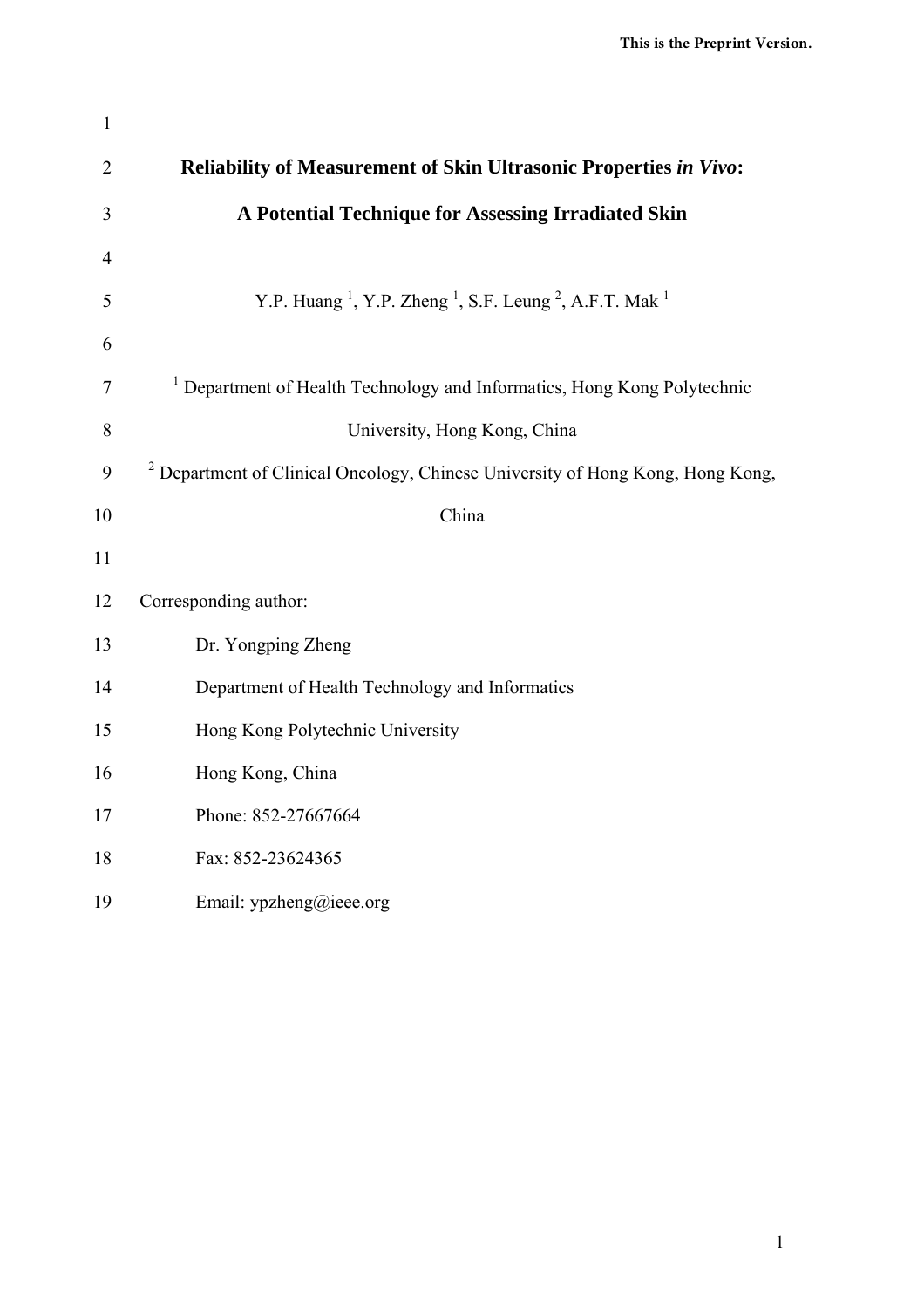#### 1 **Abstract**

2 **Background/aims:** Quantitative and objective technique to assess radiation-induced 3 tissue fibrosis is important for clinicians to estimate the efficiency of radiotherapeutic 4 schemes. It has been widely reported that ultrasonic properties are sensitive to 5 changes of acoustic scatterers in biological tissues. Therefore, measurement of 6 ultrasonic properties may serve as a potential assessment technique for irradiated 7 skins. The aim of the present study is to investigate the reliability of such 8 measurement so as to evaluate its potentials for future clinical applications.

9 **Methods:** Ultrasonic parameters including attenuation slope ( β ), integrated 10 attenuation (IA ) and integrated backscatter (IBS) were measured for the frequency 11 range of 10 to 25 MHz from echographic signals of the forearm and neck dermis of 20 12 normal subjects *in vivo*. The intra- and inter-rater reliability of measurement was 13 assessed in 10 normal subjects using intra-class correlation coefficients (ICC) and 14 Bland-Altman test.

15 **Results:** The intra- and inter-rater measurement was demonstrated to be reliable as 16 indicated by high ICC values generally larger than 0.80. In addition, the ultrasonic 17 parameters could successfully differentiate the skins in the neck and forearm regions.

18 **Conclusion:** The measurement provided reliable information on the ultrasonic 19 properties of the skins and could be potentially applied to comparative clinical trials 20 to assess the late effects of radiotherapy on skins.

21

22 **Keywords:** radiotherapy – skin – fibrosis – high frequency ultrasound – ultrasonic 23 tissue characterization – ultrasonic properties – reliability.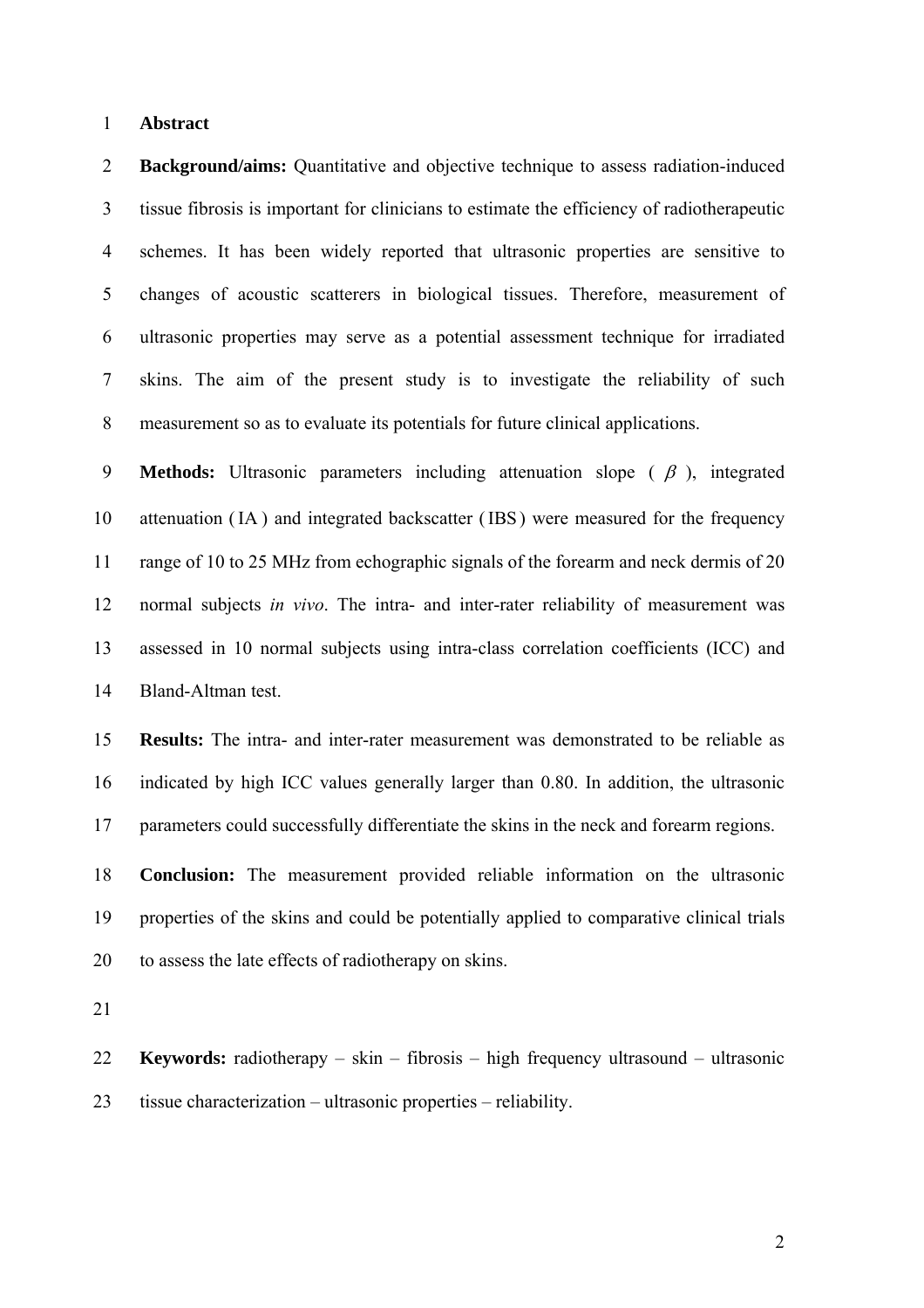#### 1 **Introduction**

2 Fibrosis is a common late side effect of radiotherapy. Assessment and 3 quantification of the severity of tissue fibrosis are important in determining the curing 4 ratio of different radiotherapeutic regimes or assessing the efficiency of various anti-5 fibrotic medicines (1). Although some standard protocols such as the LENT/SOMA 6 scoring system have been established to assess the degrees of late radiation toxicities 7 (1), clinical practice is still mainly limited to hand palpation. Quantitative and 8 objective methods have not been intensively investigated for this purpose.

9 Being noninvasive and inexpensive, high-frequency (larger than 10 MHz) 10 ultrasound has been successfully introduced in dermatology to detect the delicate skin 11 structures and lesions in the last two decades (2-4). Applications of ultrasound 12 reported in dermatology generally include two kinds of measurement, i.e., skin 13 thickness and echogenicity. Skin thickness can be directly measured from the 14 ultrasound images, while a common way to calculate the echogenicity is based on 15 counting the number of pixels with a certain range of intensity values in images (5). 16 This method has been used for the study of skin reactions induced by therapeutic or 17 accidental radiation and high frequency ultrasonic imaging is recommended as a 18 reliable tool to assess the irradiated effects on the skin (6, 7).

19 On the other hand, it has been widely reported that ultrasonic propagation 20 properties are sensitive to the structural, compositional and pathological changes of 21 acoustic scatterers in biological tissues (8). The propagation parameters are extracted 22 from the radiofrequency (RF) signals, thus capable of providing new information on 23 tissue conditions, such as frequency-dependent attenuation, in addition to the 24 envelope signals used in the conventional ultrasonic imaging. Previous studies had 25 showed that it was potential to monitor the skin changes induced by healing process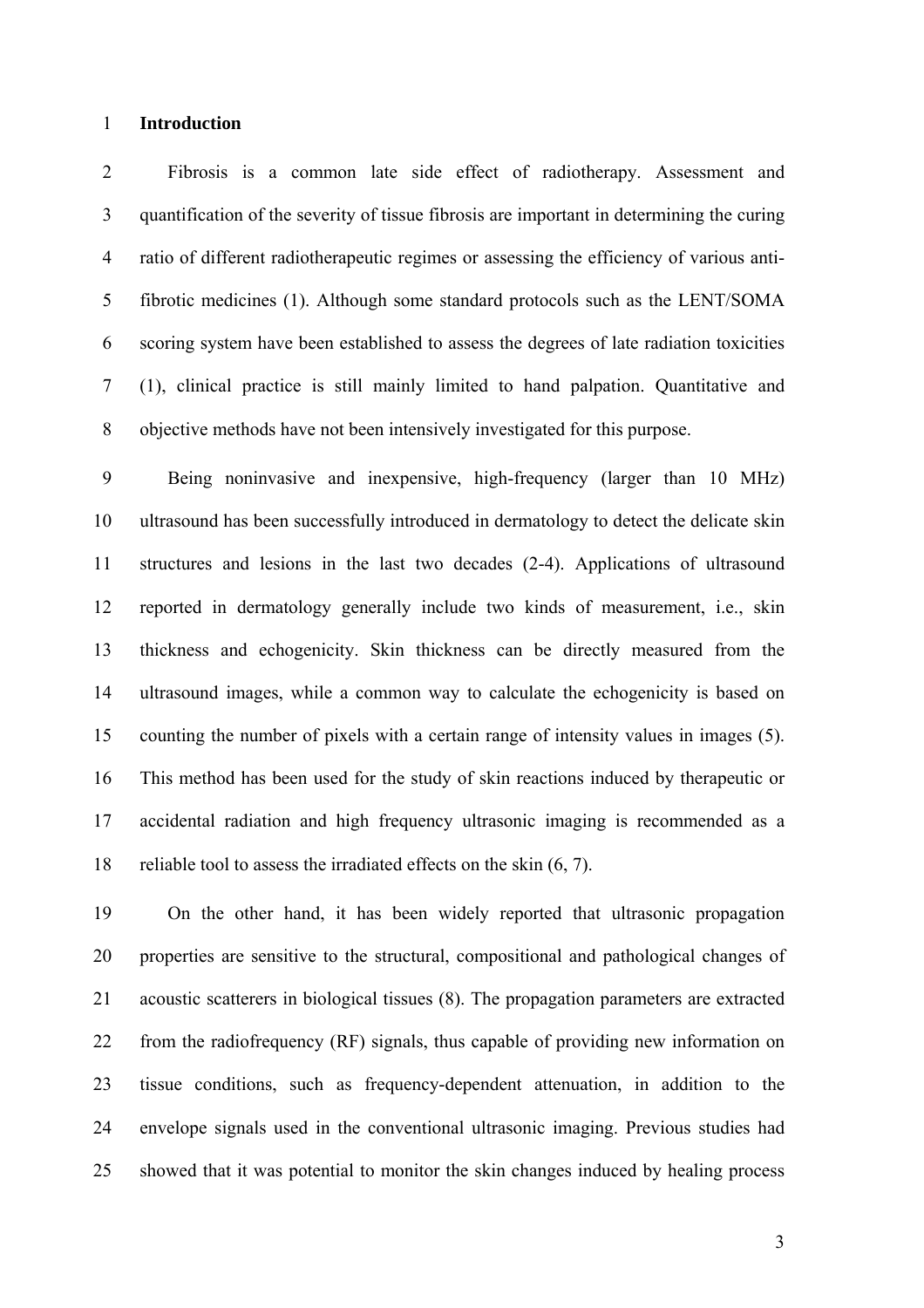1 or patch-test (9, 10). We have successfully used an ultrasound indentation technique 2 to measure the mechanical properties of neck tissues with radiotherapy-induced 3 fibrosis (11-13). During the study, we noted that the ultrasound signals scattered from 4 the skin and subcutaneous tissues were different for subjects with different degrees of 5 tissue fibrosis. In this study, we aimed to test the reliability of the high frequency 6 ultrasound measurement for the skin assessment so as to prepare for the future clinical 7 applications of this technique.

8 There had been some reports on the reliability of measurement of skin ultrasonic 9 parameters in literature. For example, Guittet et al. (14) reported a coefficient of 10 variation of 12% for the attenuation slope of skin; Fournier et al. (15) reported a 11 standardized coefficient of variation of less than 20% for the backscatter spectral 12 parameters of skin. However, it is difficult to transfer the measurement precision from 13 one system to another due to the use of different devices and detection techniques. 14 Accordingly, we investigated the reliability of measurement of ultrasonic parameters 15 including attenuation slope, integrated attenuation and integrated backscatter in the 16 skin *in vivo* using a 20 MHz ultrasonic imaging system. Intra-class correlation 17 coefficients (ICC) and Bland-Altman test were used to estimate the reliability with 18 respect to the intra- and inter-rater operations.

19

#### 20 **Methods**

## 21 **Data acquisition system**

22 The system used for data collection was a 20 MHz ultrasonic imaging system 23 developed for skin applications (Ultrasons Technologies, Tours, France). A handheld 24 cylindrical probe, inside which there was a focused mono-element transducer, was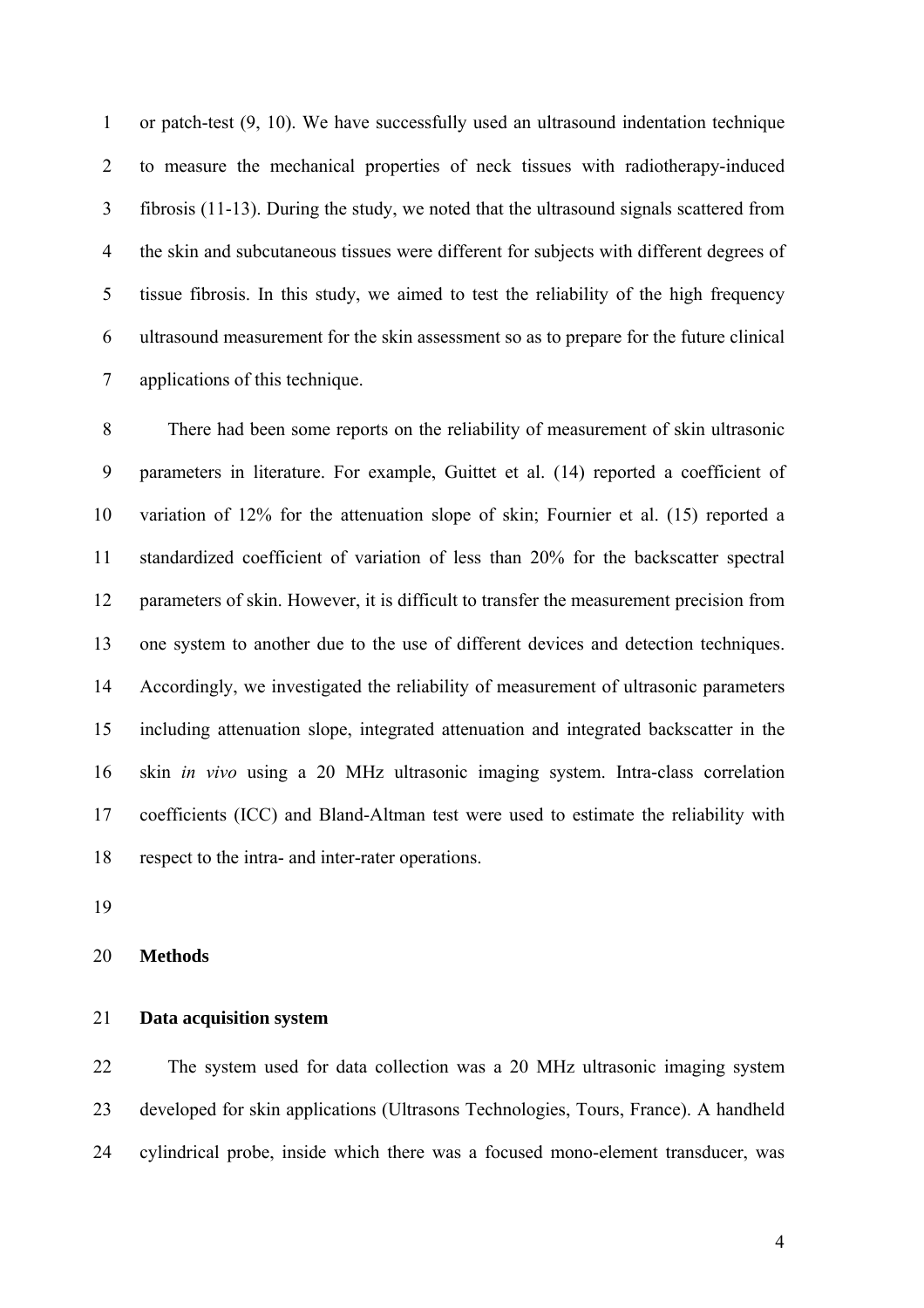1 used to collect echographic RF signals. Using the reflection signals from a planar steel 2 plate immersed in a water tank, the measured central frequency of the transducer was 3 15 MHz with a -3 dB bandwidth of 10~25 MHz. A rigid removable cover with a flat 4 membrane of 15 µm in thickness was tightly attached to the end of the probe to allow 5 the ultrasound propagating through and to form the chamber for the acoustic coupling 6 medium. The ultrasonic beam focused at approximately 2 mm beyond the membrane. 7 Water was used to fill the cavity formed by the cover and the transducer. The 8 transducer was translated linearly in the probe during operation. The contact area 9 between the cover and the skin was small with a dimension of  $11 \times 19$  mm<sup>2</sup> and the 10 effective width of image was 6 mm in the lateral direction. Each collected image 11 provided a set of 256 RF signal lines, with 1024 data points in each line sampled at 12 100 MHz. The lateral resolution of the transducer was approximately 0.2 mm, 13 therefore producing totally 28 independent lines per image, which were used for 14 spatial averaging. In the studied region of interest (from 0.3 to 1.3 mm beneath the 15 skin surface), we found that the average Pearson correlation for two adjacent lines 16 was  $0.24 \pm 0.04$  in the forearms of 5 normal subjects, indicating good independence 17 for the signals.

#### 18 **Extraction of ultrasonic parameters**

19 In this study, the skin was assumed to be composed of epidermis and dermis with 20 a total thickness larger than 1.3 mm and the speed of sound was assumed to be 1.58 21 mm/ $\mu$ s throughout the whole skin layer (16). The ultrasonic propagation parameters 22 were extracted from the spatially averaged RF signals using a multi-narrowband 23 algorithm (17). The reference signals from a planar steel plate were collected in order 24 to correct the system-dependent effects. The detailed procedure was described as 25 follow.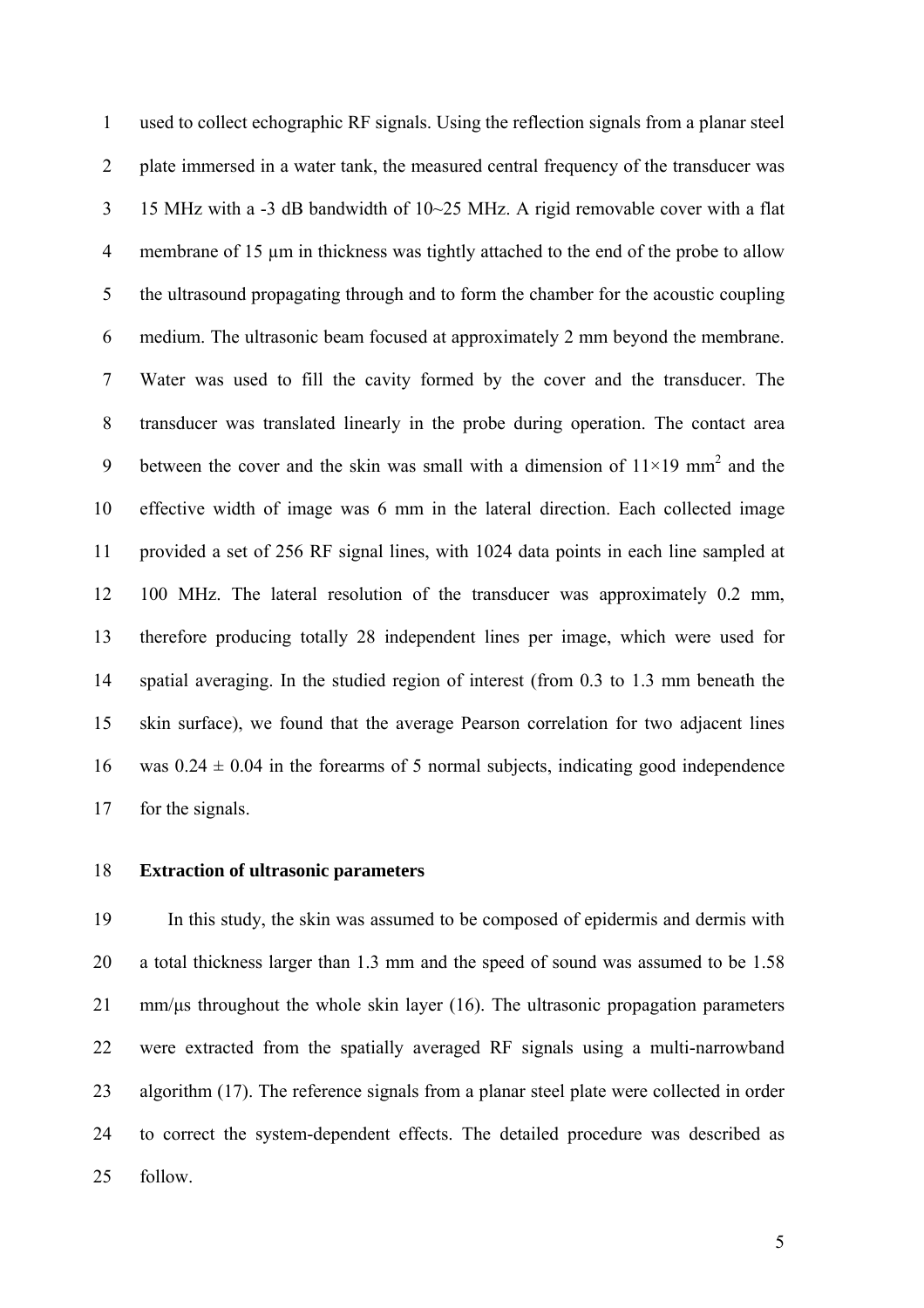1 *Attenuation slope (β) and integrated attenuation (IA)*. A Hamming-window with a 2 length of 50 points (0.40 mm) was used to gate the original temporal signal from the 3 point 40 (0.32 mm) after the skin entry echo to the point 165 (1.30 mm) with 50% 4 overlapping between two consecutive windows. This region was defined as the region 5 of interest (ROI) as shown in Fig 1.a and 1.b. The skin entry echo was detected 6 automatically in a custom-designed program based on the sudden change of the signal 7 energy. According to the window selection principle, totally six short signals were 8 obtained from each scanned line. Fast Fourier transform (FFT) was used to obtain the 9 power spectra of the short signals after they were zero-padded to 512 points. The 10 power spectra from the 28 independent lines were then averaged before they were 11 divided by those of the corresponding reference signals to correct the system-12 dependent effects. The spectra of reference signals were obtained by applying the 13 same window to the signals completely reflected from the steel plate in water at the 14 same distance as the selected short signals. The signal lines which had saturated in the 15 ROIs were excluded in the averaging procedure in order to avoid the contamination of 16 spectra induced by the saturation. After correction, the six power spectra were 17 logarithmically transformed (Fig 1.c) and regressed by the propagation distances of 18 ROIs. Based on a commonly used hypothesis that the skin backscatter was 19 homogeneous in all selected skin depths (18), the attenuation coefficients  $\alpha(f)$  (unit: 20 dB/mm) in 10~25 MHz were obtained (Fig 1.d). It was assumed that  $\alpha(f)$  was 21 linearly dependent on frequency, i.e.:

$$
\alpha(f) = \beta \cdot f + \alpha_0 \tag{1}
$$

23 where  $\beta$  (unit: dB/mm/MHz) is the attenuation slope and  $\alpha_0$  (unit: dB/mm) is the 24 intercept at zero frequency.  $\beta$  was then calculated from the regression of  $\alpha(f_i)$  to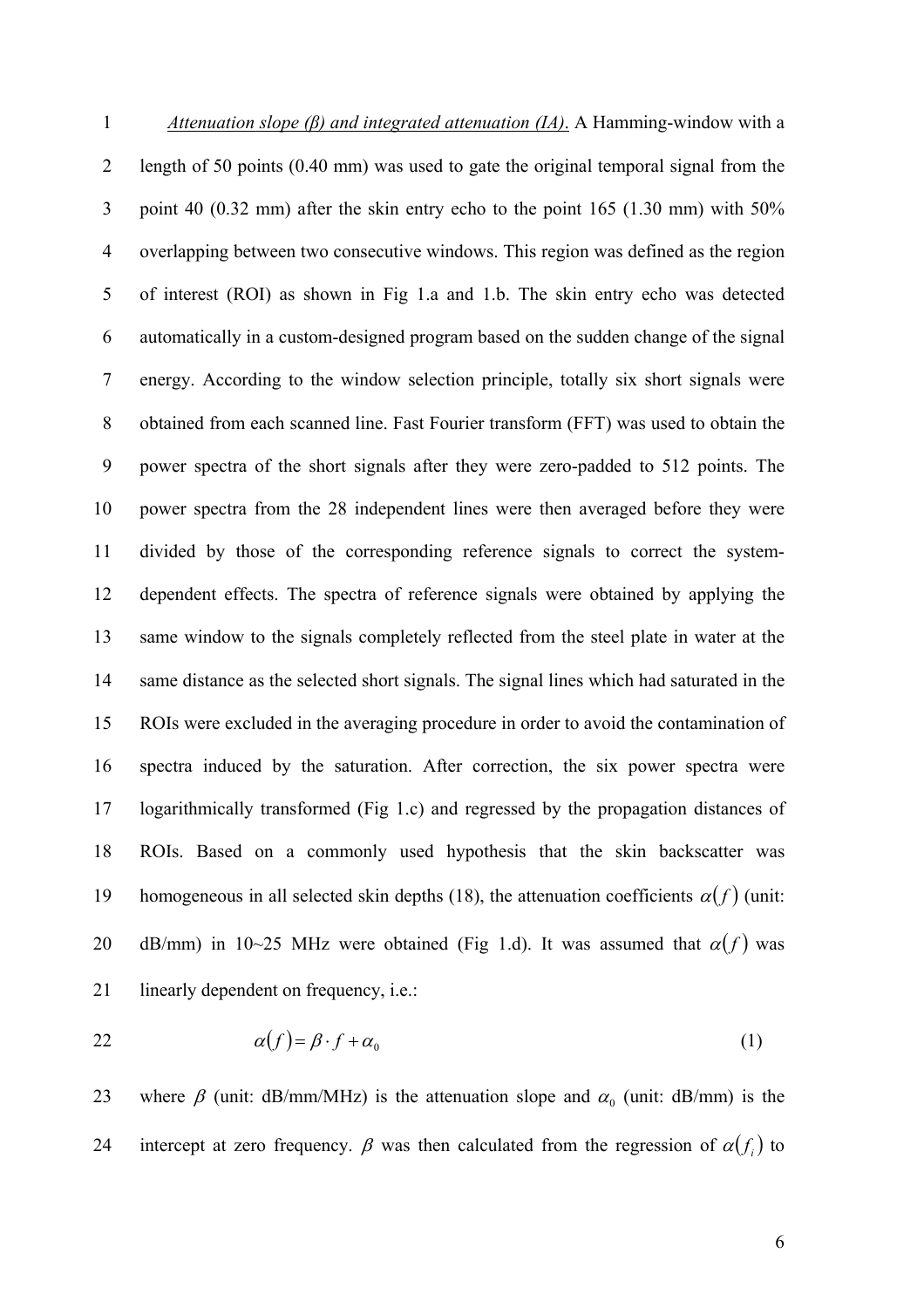1 **frequency**  $f_i$  obtained from the experiment. The integrated attenuation (IA, unit: 2 dB/mm) was defined as:

$$
IA = \frac{1}{f_h - f_l} \int_{f_l}^{f_h} \alpha(f) df \tag{2}
$$

4 where  $f_l = 10 \text{ MHz}$  and  $f_h = 25 \text{ MHz}$ , are the lower and upper bounds of the -3 dB 5 bandwidth of the transducer.

6 *Integrated backscatter (IBS)*. The signal in the ROI from the point 40 to 165 (0.32 7 to 1.30 mm) after the skin entry was used for the calculation of the backscatter 8 coefficient. The temporal signals were gated using a Hamming-window (125 points) 9 and zero-padded to 512 points before FFT transformation to power spectra. The 10 power spectra of the independent lines of each image were averaged and divided by 11 those of the reference signals using the same Hamming-window. The system-12 corrected spectra were then logarithmically transformed to obtain the backscatter 13 spectra  $B(f)$ . The integrated backscatter (IBS, unit: dB) was then defined similarly to 14 that of IA:

$$
15 \tIBS = \frac{1}{f_h - f_l} \int_{f_l}^{f_h} B(f) df \t(3)
$$

16 where  $f_h$  and  $f_l$  are the range of the -3 dB bandwidth as in Eq. (2). It should be 17 noted that IBS was not corrected by attenuation of the skin-film-water interface and 18 the partial skin on top of the selected region. This parameter represented an average 19 level of backscatter of the selected skin.

## 20 **Tests of reliability and experiments on normal subjects**

21 The *in-vivo* study was conducted for 20 normal subjects (age:  $27 \pm 3$  yrs) under 22 room temperature at approximately 25°C. In order to test the intra-rater reliability of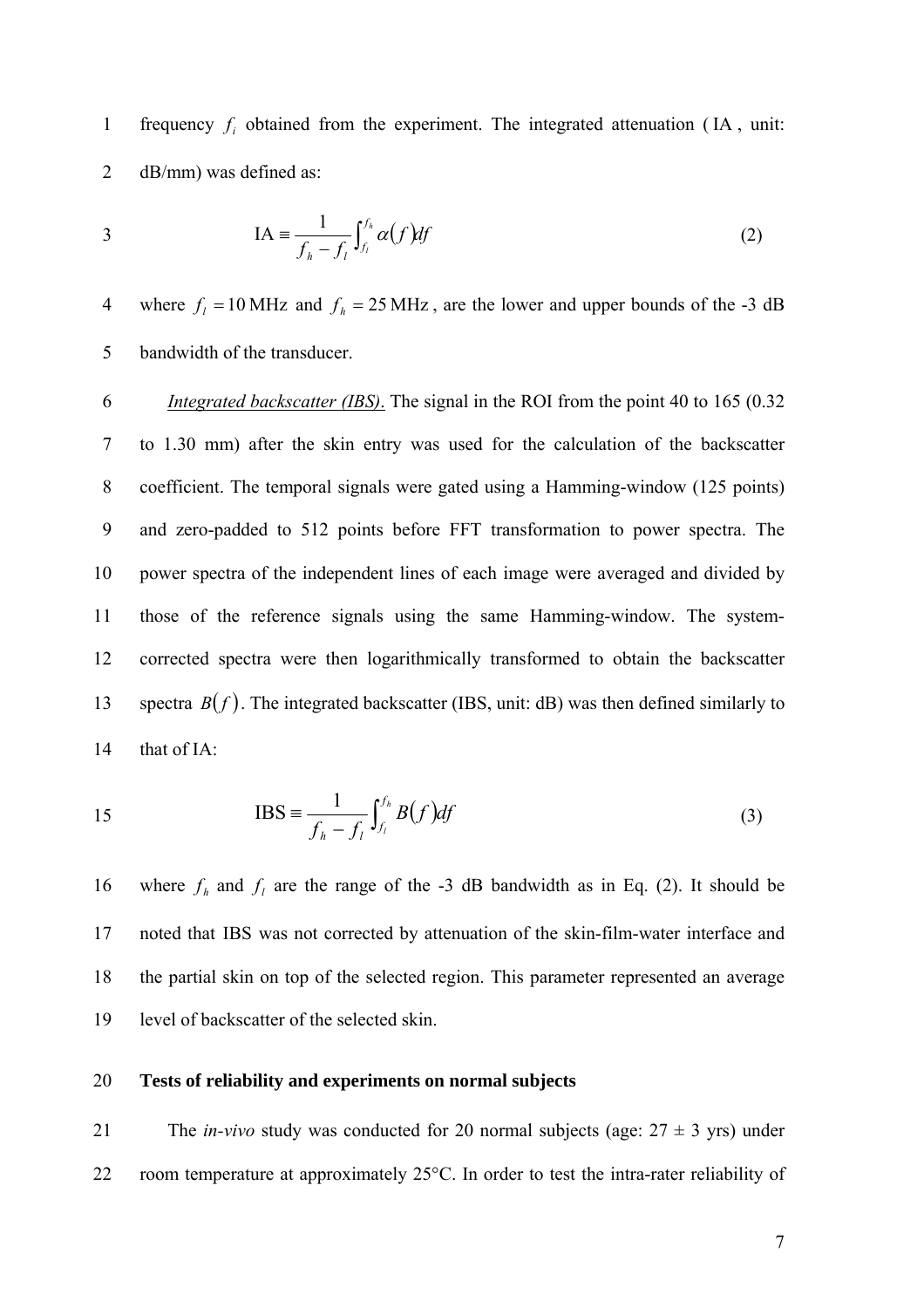1 this measurement, tests on 10 normal subjects were conducted by the first operator 2 twice with a time lapse of one week. To test the inter-rater reliability, the 3 measurement was also conducted by a second operator during the first data collection 4 by the first operator. The two operators were both working in the ultrasound field and 5 knew well the principles and details of the measurement. The selected testing sites 6 were located on the palmar side (3 cm away from the radiocarpal joint and along the 7 media nerve) and the dorsal side (in the middle portion of the forearm and 2 cm 8 proximal to the ulnar styloid) of the distal forearm and also on both sides (5 cm below 9 the mastoid bone) of the neck. We were interested in neck sites because we would 10 recruit patients who had skin fibrosis in the neck due to radiotherapeutic radiation in 11 future studies. The forearm testing sites served as the comparative parts of the neck 12 sites in the same subject. The study was approved by the Research Ethics Committee 13 of the investigators' affiliated institutions and written informed consent was obtained 14 from each subject at recruitment.

15 The subjects were asked to be seated when the forearm sites were tested, and to lie 16 on their sides when the neck sites were tested, both in a relaxing state. The probe was 17 applied to the skin surface using a very small pressure in order to avoid changing the 18 ultrasonic properties inconsistently by the probe pressure (15). Water was used as 19 coupling medium between the probe and skin. Three repeated tests were conducted at 20 each testing site and the averaged results of the three tests were used to represent the 21 ultrasonic properties at that site.

## 22 **Data analysis methods**

23 The intraclass correlation coefficient (ICC) and the Bland-Altman test (19) were 24 used to estimate the reliability of the ultrasound measurement. ICC represents the 25 proportional contribution of variance of interest with respect to total variance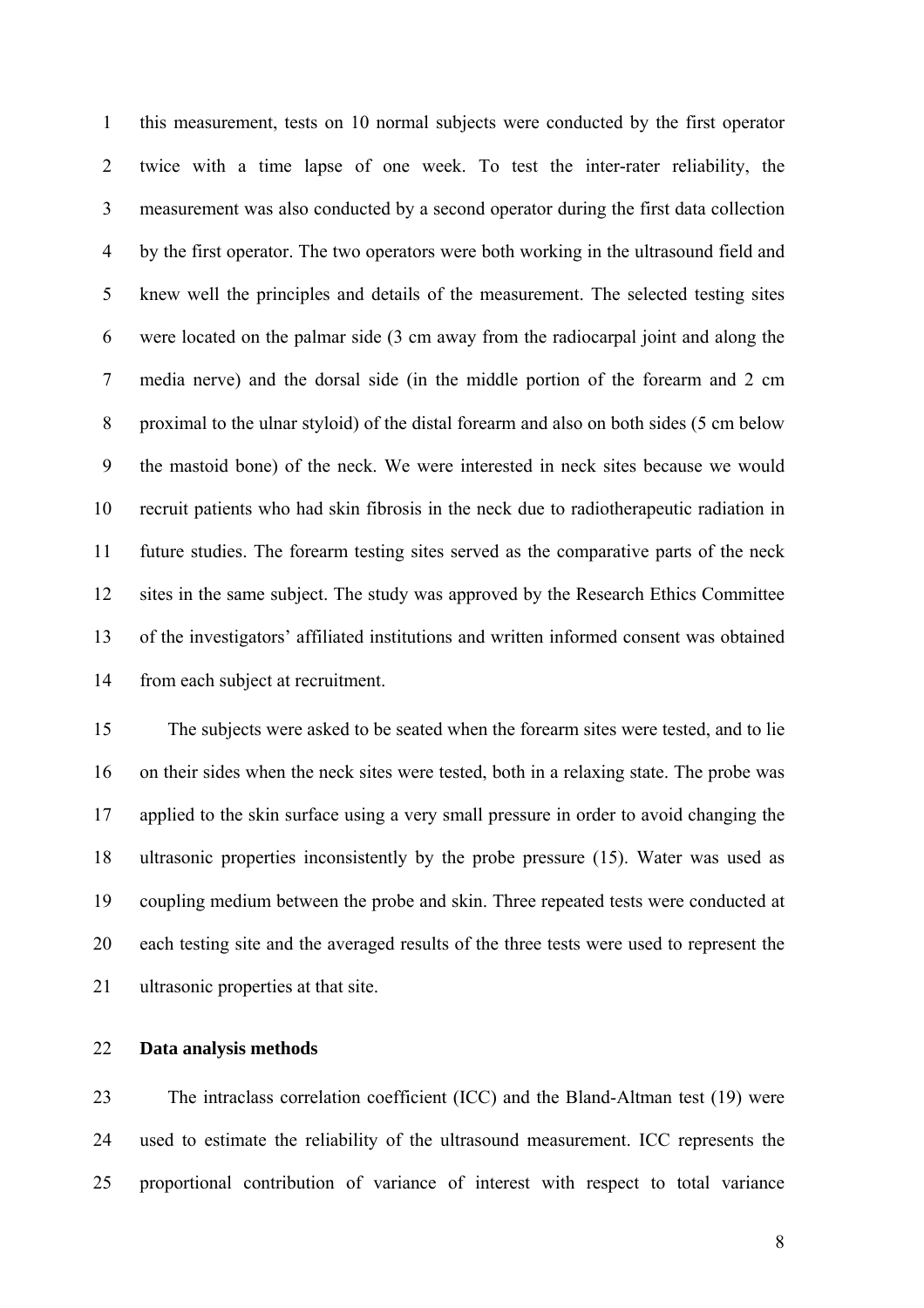1 (variance of interest + measurement error). In our study, intra-rater and intra-rater 2 reliability was respectively assessed by  $ICC(1,3)$  and  $ICC(3,3)$ , the detailed meaning 3 of which was described in (19). Bland-Altman test is used to analyze the individual 4 difference of two repeated measurements. The reliability coefficient, as defined to be 5 two standard deviations of the individual difference by assuming the mean difference 6 to be zero, stands for the range of individual difference observed for 95% pairs of 7 measurements (19). ICC and Bland-Altman test were widely used to quantify the 8 reliability of measurement for continuous data.

9 The ultrasonic parameters in normal subjects were compared using the paired *t* - 10 test between two sites in the forearm, in the neck, and between the forearm and neck 11 regions. The parameters of two testing sites in the forearm or neck were pooled to be 12 mean values of the forearm or neck if no significant difference was found in the two 13 regions. All the statistical analyses were conducted by using the statistical software 14 SPSS (SPSS Inc., Chicago, IL, USA). A comparison with  $P < 0.05$  was used to 15 indicate a significant difference.

16

## 17 **Results**

18 Table 1 shows the results of ICC and their 95% confidence intervals for the intra-19 and inter-rater measurement. All ICCs were larger than 0.80, which indicated a high 20 reliability. Table 2 shows the results of Bland-Altman test for the individual 21 difference of intra- and inter-rater operations. 95% CIs of the individual difference of 22 ultrasonic properties included zero value, indicating the intra- and inter-rater 23 measurement was unbiased.

24 Fig 2 shows the typical images obtained from the forearm and neck regions of a 25 normal subject. It was consistently observed from these images that the neck skin in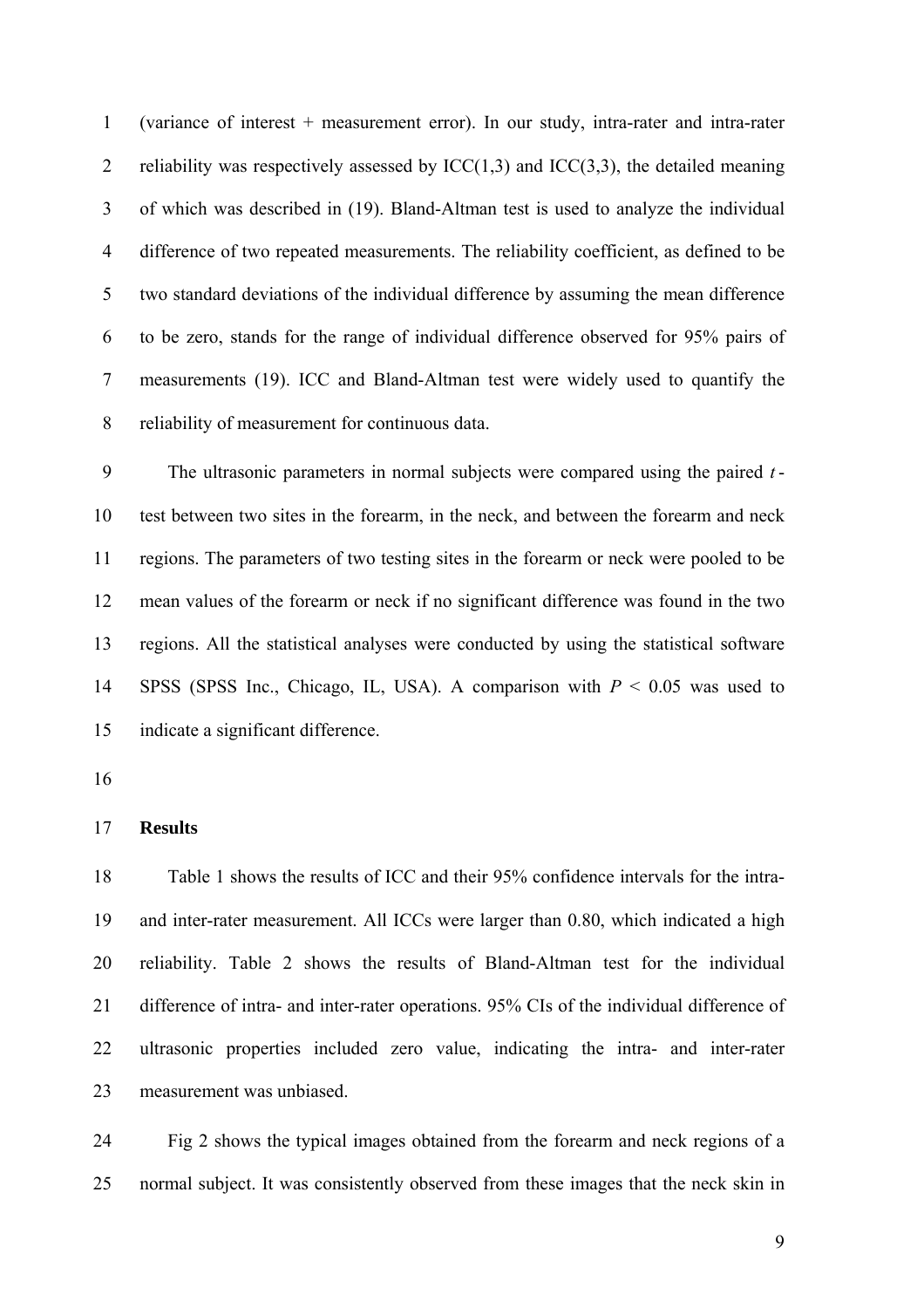1 the dermal region was darker in comparison with the forearm skin. Fig 3 shows a 2 summary of the ultrasonic properties measured from the 20 normal subjects. For all 3 the parameters, no significant difference was demonstrated between two sites of the 4 forearm ( $P > 0.05$ ) and between two sides of the neck ( $P > 0.05$ ). Therefore, data of 5 the two sites within each region were pooled for the subsequent data analyses. For the 6 attenuation coefficients, a linear relationship versus frequency with a regressed 7 correlation coefficient larger than 0.90 could be generally obtained (Fig 1.d), showing 8 that a linear relationship was good enough to describe the frequency-dependent 9 characteristics. In the neck and forearm regions of the normal subjects,  $\beta$  was 0.328 10  $\pm$  0.037 and 0.375  $\pm$  0.037 dB/mm/MHz ( $P < 0.001$ ), IA was 2.17  $\pm$  1.90 and 0.58  $\pm$ 11 1.34 dB/mm ( $P = 0.001$ ), and IBS was  $-33.55 \pm 3.12$  and  $-31.42 \pm 2.44$  dB ( $P <$ 12 0.001), respectively. The finding of a smaller IBS in the neck region was consistent 13 with the observation of the dermal echogenicity in the images.

14

## 15 **Discussion**

16 A hand-held 20 MHz ultrasound probe was introduced in the current study to 17 measure the ultrasonic propagation properties of skin *in vivo*. The reliability of intra-18 and inter-rater measurement was investigated in order to assess its potential use in 19 clinical trials. Tests for 20 normal subjects were conducted and results were reported.

20 The results showed that all ICCs for the intra- and inter-rater tests were larger than 21 0.80, indicating that the measurement was highly reliable (20). It means that the 22 influence of day-to-day and rater-to-rater variations were limited in the given test 23 conditions. However, it should be noted that in order to maintain such high test 24 reliability, basic training on the test operations for a rater was necessary before the 25 rater could conducted the corresponding research. The key factors in operating the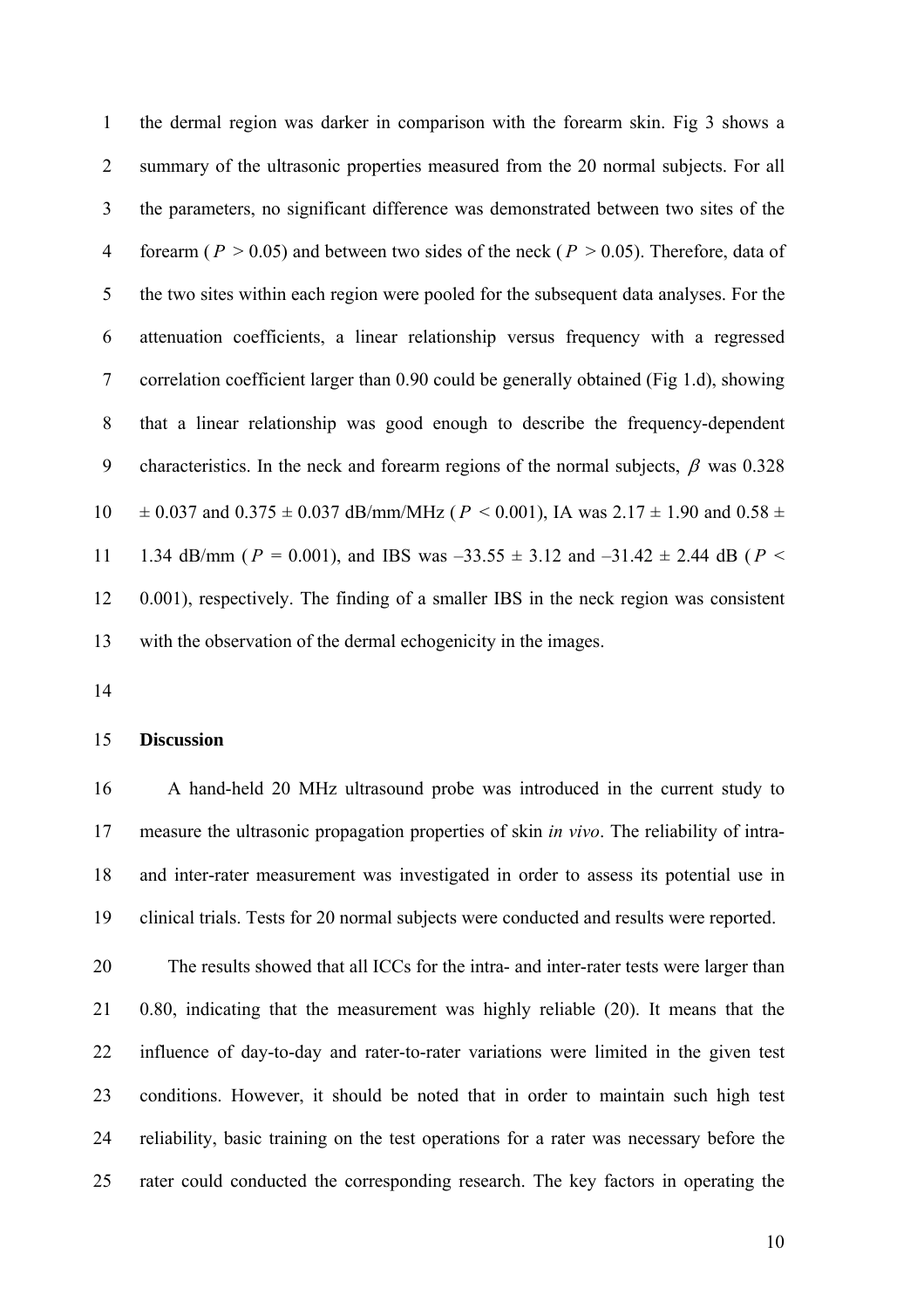1 probe included gentle contact pressure, accurate probe orientation and good coupling 2 between the probe and skin. If these conditions could be guaranteed, the measurement 3 could be highly reliable and this ultrasound method was potential to be applied in 4 clinical trials to assess the skin effects induced by radiotherapy.

5 The acoustic properties of the skins in the forearm and neck were demonstrated to 6 be significantly different by the ultrasonic measurement. The difference was regarded 7 as a reflection of the anatomic distinction of the skins in these two regions. Raju et al. 8 (18) reported a larger  $\beta$  in the dermis of fingertip in comparison with that of two 9 locations in the forearm. They attributed the difference to the potential variations of 10 skin tension and collagen structure between the fingertip and forearm skins. A 11 significantly smaller value of *IBS* was found in the neck than forearm region in the 12 current study. Relevant study about skin echogenicity by Pellacani and Seidenari (21) 13 demonstrated that the facial skin was much less reflective than the forearm skin. Thus 14 the current findings were not contradictive to their results if the neck skin was 15 assumed to be more similar to the facial skin in terms of ultrasonic scattering. Further 16 investigations are required to explain the exact reason for the differences between the 17 two regions.

18

### 19 **Conclusion**

20 The reliability of the current measurement of the ultrasonic properties was high 21 with ICCs larger than 0.80. The ultrasonic parameters could discriminate the skins in 22 the forearm and neck regions in the normal subjects. Considering that the operation of 23 the current method was reliable, easy, and non-invasive, we expected that it would be 24 potentially useful for the comparative clinical trials to assess the late effects of 25 radiotherapy to the skin and future research towards this direction is being conducted.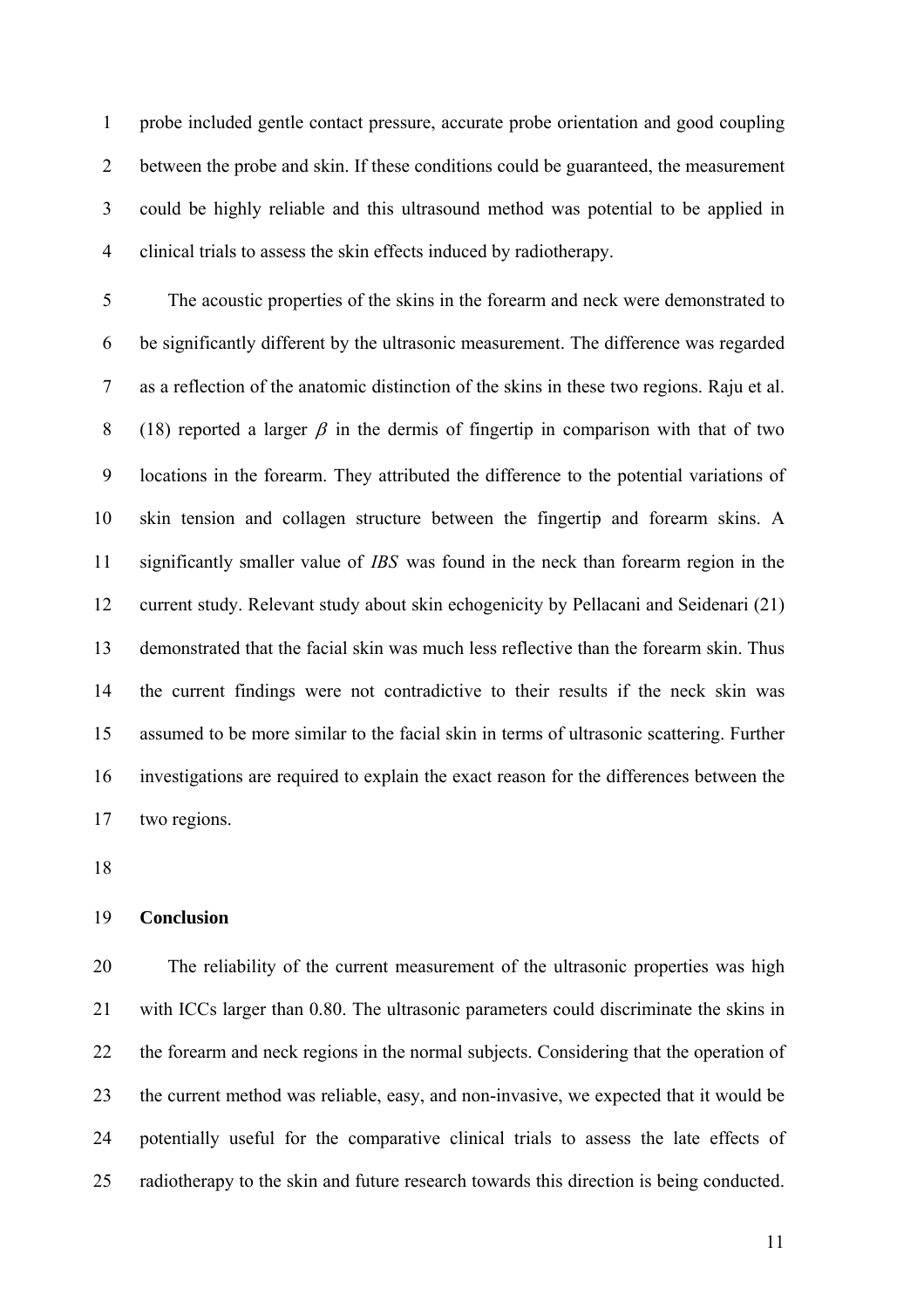## 1 **Acknowledgement**

2 This work was supported by the Research Grant Council of Hong Kong (PolyU 3 5245/03E) and the Hong Kong Polytechnic University. Sincere thanks were also 4 given to Mr. Alex Choi Pongchi, Mr. Huang Qinghua, Dr. Chenxin, and Miss. Lu 5 Minghua for their help in conducting some parts of the experiments.

| 6<br>$\overline{7}$<br>$\,8\,$ |    | <b>References</b>                                                                 |
|--------------------------------|----|-----------------------------------------------------------------------------------|
| 9<br>10                        |    | 1. Davis AM, Dische S, Gerber L, Saunders M, Leung SF, O'Sullivan B. Measuring    |
| 11                             |    | postirradiation subcutaneous soft-tissue fibrosis: state-of-the-art and future    |
| 12                             |    | directions. Semin Radiat Oncol 2003; 13:203-13.                                   |
| 13                             |    | 2. Altmeyer P, el-Gammal S, Hoffmann K, eds. Ultrasound in Dermatology. Berlin:   |
| 14                             |    | Springer-verlag, 1992.                                                            |
| 15                             | 3. | Jemec GB, Gniadecka M, Ulrich J. Ultrasound in dermatology. Part I. High          |
| 16                             |    | frequency ultrasound. Eur J Dermatol 2000; 10:492-7.                              |
| 17                             |    | 4. Rallan D, Harland CC. Ultrasound in dermatology--basic principles and          |
| 18                             |    | applications. Clin Exp Dermatol 2003; 28:632-8.                                   |
| 19                             |    | 5. Seidenari S, Giusti G, Bertoni L, Magnoni C, Pellacani G. Thickness and        |
| 20                             |    | echogenicity of the skin in children as assessed by 20-MHz ultrasound.            |
| 21                             |    | Dermatology 2000; 201:218-22.                                                     |
| 22                             |    | 6. Gottlober P, Kerscher MJ, Korting HC, Peter RU. Sonographic determination of   |
| 23                             |    | cutaneous and subcutaneous fibrosis after accidental exposure to ionising         |
| 24                             |    | radiation in the course of the Chernobyl nuclear power plant accident. Ultrasound |
| 25                             |    | Med Biol 1997; 23:9-13.                                                           |
| 26                             | 7. | Warszawski A, Rottinger EM, Vogel R, Warszawski N. 20 MHz ultrasonic              |
| 27                             |    | imaging for quantitative assessment and documentation of early and late           |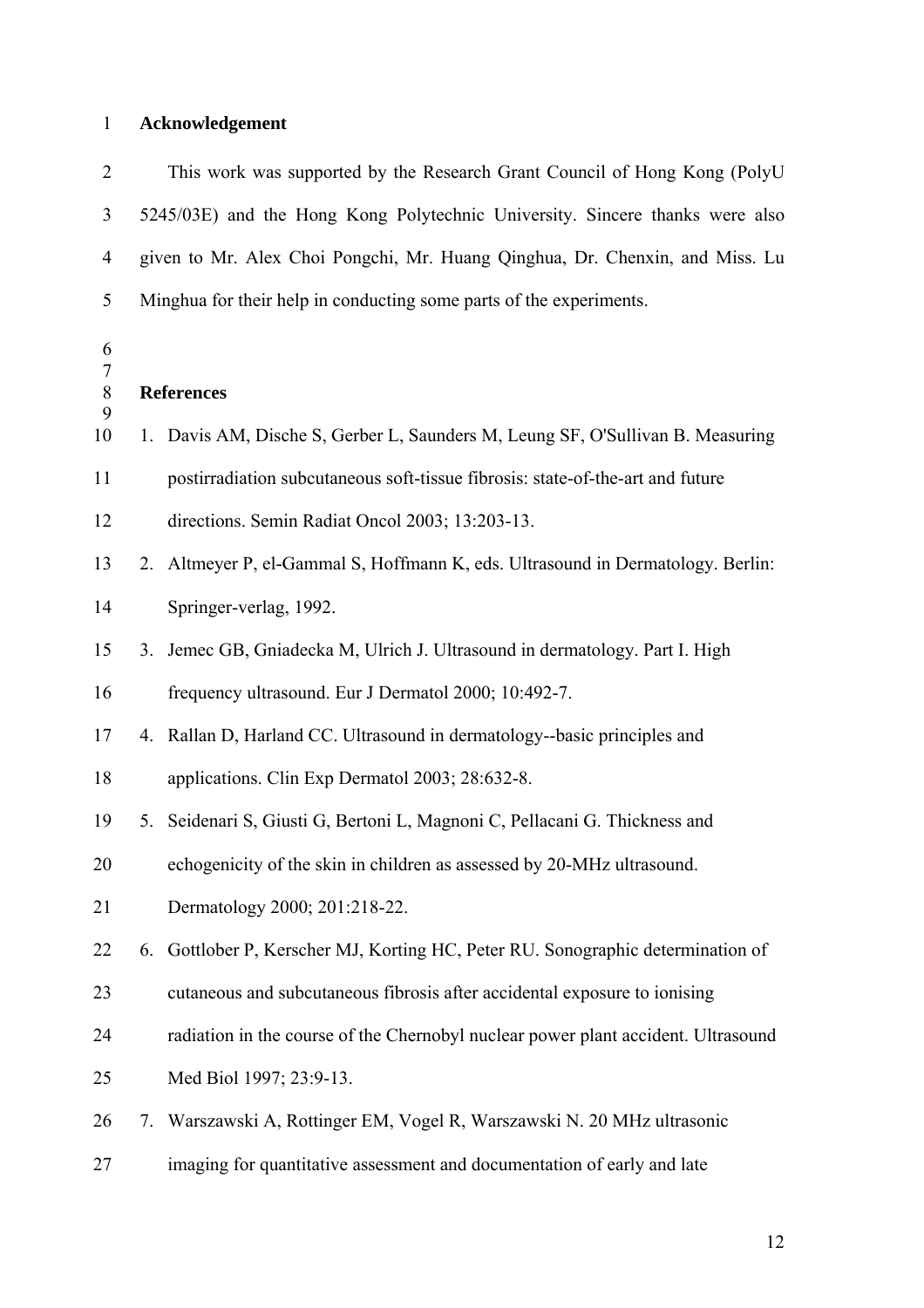| $\mathbf{1}$   |    | postradiation skin reactions in breast cancer patients. Radiother Oncol 1998;      |
|----------------|----|------------------------------------------------------------------------------------|
| $\overline{2}$ |    | $47:241 - 7$ .                                                                     |
| 3              | 8. | Thijssen JM. Ultrasonic tissue characterisation and echographic imaging. Phys      |
| $\overline{4}$ |    | Med Biol 1989; 34:1667-74.                                                         |
| 5              |    | 9. Forster FK, Olerud JE, Riederer-Henderson MA, Holmes AW. Ultrasonic             |
| 6              |    | assessment of skin and surgical wounds utilizing backscatter acoustic techniques   |
| 7              |    | to estimate attenuation. Ultrasound Med Biol 1990; 16:43-53.                       |
| $8\,$          |    | 10. Raju BI, Swindells KJ, Gonzalez S, Srinivasan MA. Quantitative ultrasonic      |
| 9              |    | methods for characterization of skin lesions in vivo. Ultrasound Med Biol 2003;    |
| 10             |    | 29:825-38.                                                                         |
| 11             |    | 11. Huang YP, Zheng YP, Leung SF. Quasilinear viscoelastic parameters of neck      |
| 12             |    | tissues with fibrosis induced by radiotherapy. Clin Biomech 2005; 20: 145-154.     |
| 13             |    | 12. Leung SF, Zheng YP, Choi CYK, Mak SSS, Chiu SKW, Zee B, Mak AFT.               |
| 14             |    | Quantitative measurement of post-irradiation neck fibrosis based on Young's        |
| 15             |    | modulus: description of a new method and clinical results. Cancer 2002; 95: 656-   |
| 16             |    | 662.                                                                               |
| 17             |    | 13. Zheng YP, Leung SF, Mak AFT. Assessment of neck tissue fibrosis using an       |
| 18             |    | ultrasound palpation system: A feasibility study. Med Biol Eng Comp 2000; 38:      |
| 19             |    | $1-6.$                                                                             |
| 20             |    | 14. Guittet C, Ossant F, Remenieras JP, Pourcelot L, Berson M. High-frequency      |
| 21             |    | estimation of the ultrasonic attenuation coefficient slope obtained in human skin: |
| 22             |    | simulation and in vivo results. Ultrasound Med Biol 1999; 25:421-9.                |
| 23             |    | 15. Fournier C, Bridal SL, Berger G, Laugier P. Reproducibility of skin            |
| 24             |    | characterization with backscattered spectra (12--25 MHz) in healthy subjects.      |
| 25             |    | Ultrasound Med Biol 2001; 27:603-10.                                               |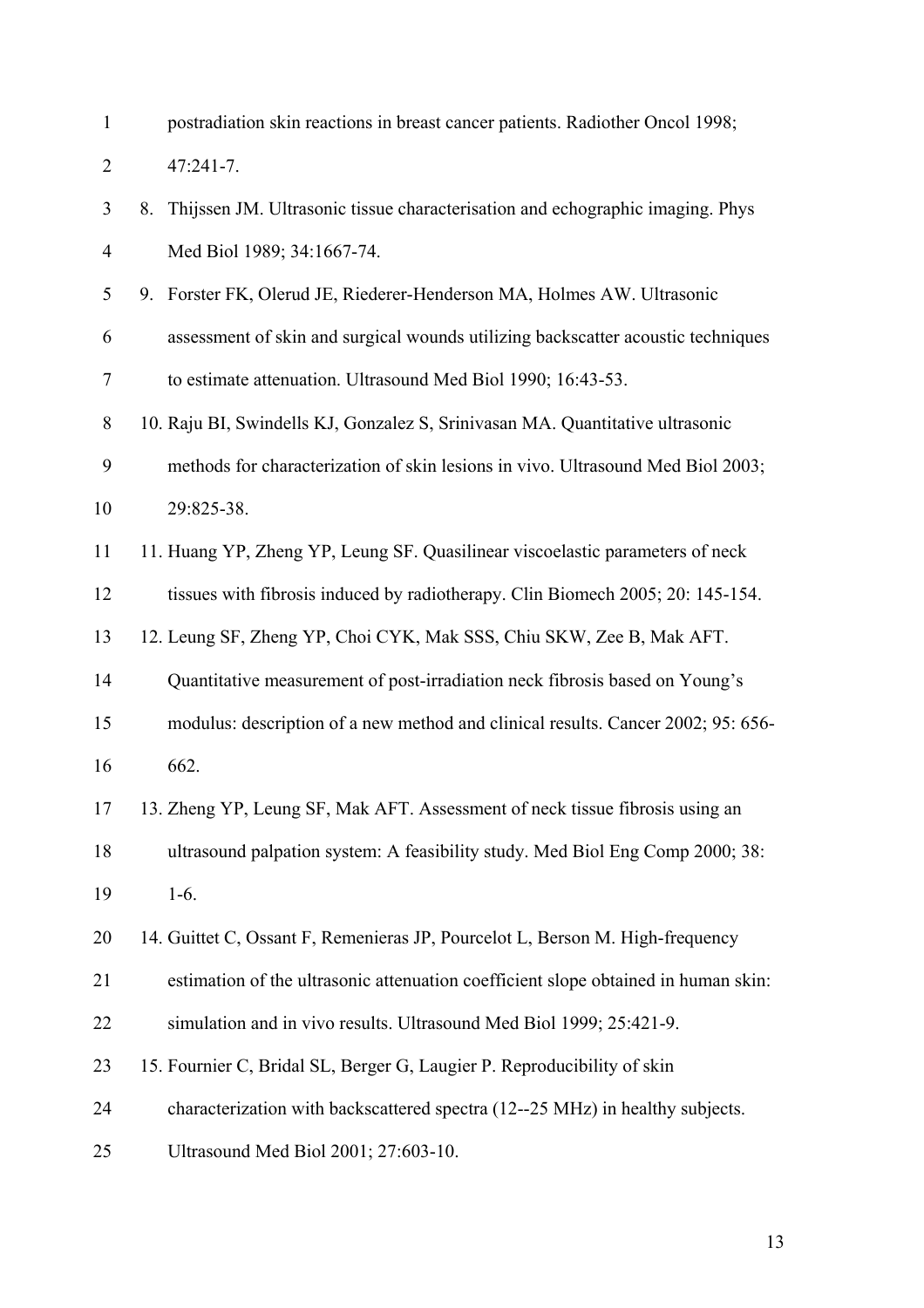| $\mathbf{1}$   | 16. Serup J. Ten years' experience with high-frequency ultrasound examination of the    |
|----------------|-----------------------------------------------------------------------------------------|
| $\overline{2}$ | skin: development and refinement of technique and equipments. In: Altmeyer P,           |
| $\mathfrak{Z}$ | el-Gammal S, Hoffmann K, eds. Ultrasound in dermatology. Berlin: Springer-              |
| $\overline{4}$ | verlag, 1992:41-54.                                                                     |
| 5              | 17. Bridal SL, Fornes P, Bruneval P, Berger G. Correlation of ultrasonic attenuation    |
| 6              | (30 to 50 MHz) and constituents of atherosclerotic plaque. Ultrasound Med Biol          |
| $\tau$         | 1997; 23:691-703.                                                                       |
| $\, 8$         | 18. Raju BI, Srinivasan MA. High-frequency ultrasonic attenuation and backscatter       |
| 9              | coefficients of in vivo normal human dermis and subcutaneous fat. Ultrasound            |
| 10             | Med Biol 2001; 27:1543-56.                                                              |
| 11             | 19. Rankin G, Stokes M. Reliability of assessment tools in rehabilitation: an           |
| 12             | illustration of appropriate statistical analyses. Clin Rehabil 1998; 12:187-99.         |
| 13             | 20. Lobnig BM, Bender R, Maslowska-Wessel E. Repeatability of heart rate                |
| 14             | variability measured via spectral analysis in healthy subjects. J Clin Basic Cardiol    |
| 15             | 2003; 6:29-33.                                                                          |
| 16             | 21. Pellacani G, Seidenari S. Variations in facial skin thickness and echogenicity with |
| 17             | site and age. Acta Derm Venereol 1999; 79:366-9.                                        |
|                |                                                                                         |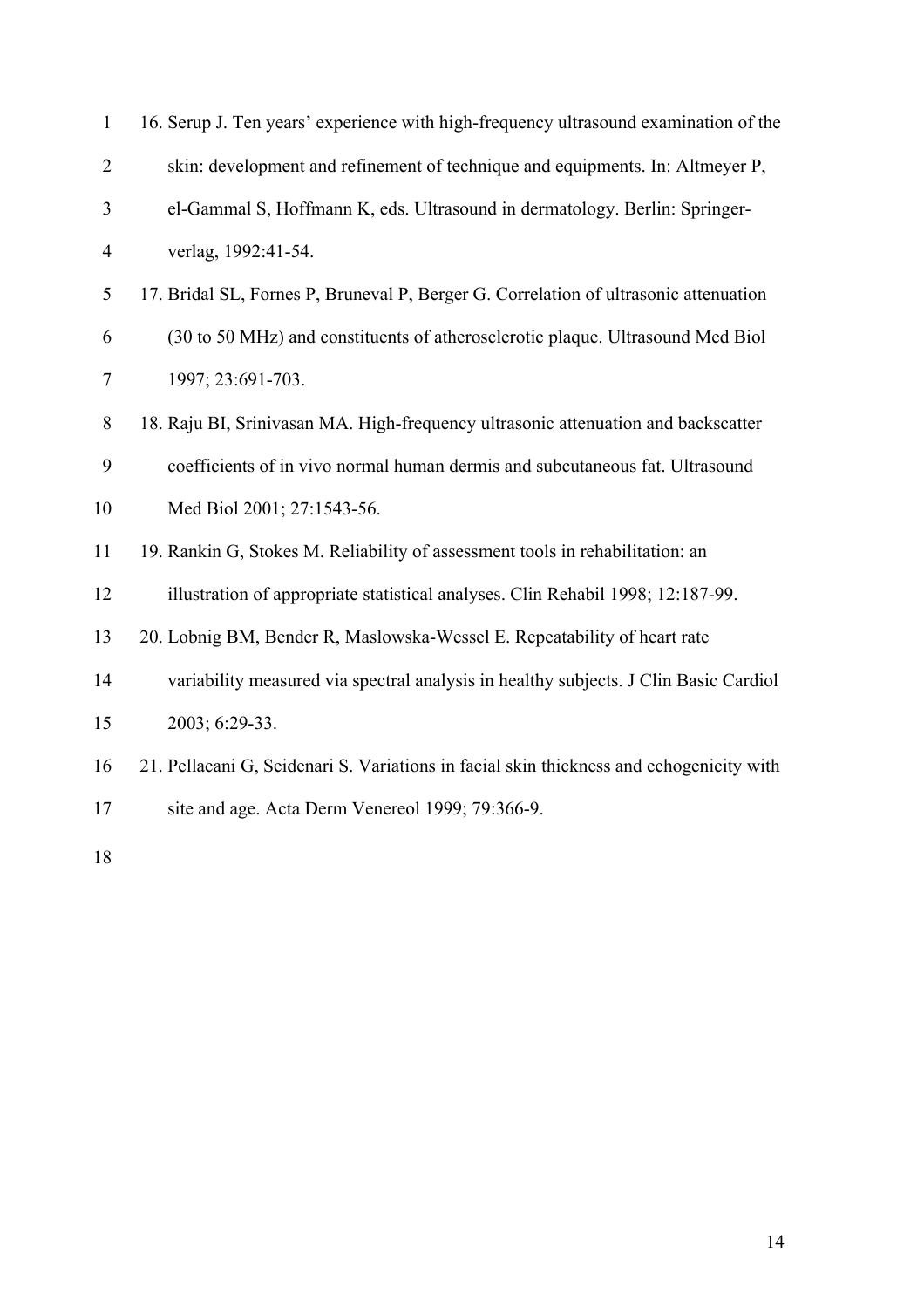#### 1 **Figure captions:**

2 Fig. 1. The processing of the RF signals for the extraction of the attenuation 3 coefficients. (a) One typical RF image of the normal skin. The black arrow 4 and the vertical line indicate where the RF signal in (b) locates. The white 5 arrows indicate there is a spatial averaging of the power spectra along the 6 lateral direction for calculating the ultrasonic properties. The white rectangle 7 indicates the region of interest where the ultrasonic properties are calculated. 8 The white bar in the lower right indicates a scale of 1 mm. **E** – skin entry 9 and epidermis, **D** – dermis, **F** – subcutaneous fat. (b) One typical RF signal 10 from the site where the black arrow and the vertical line indicate in (a). The 11 dotted windows show where the power spectrum for each small region of 12 interest is obtained. (c) The power spectra from the 6 small regions of 13 interest which have been corrected for the system-dependent effects. At each 14 frequency point as indicated by the dotted line, a regression of the power 15 spectra with the axial distance is performed and then the attenuation 16 coefficients are obtained. (d) The frequency-dependent attenuation 17 coefficients of the dermis. The typical attenuation coefficient at 20 MHz is 18 calculated where the dotted line in (c) indicates.

19 Fig. 2. Typical RF images of the skin observed in (a) forearm and (b) neck regions 20 of a normal subject. The white bar in the lower right indicates a scale of 1 21 mm.

22 Fig. 3. Ultrasonic properties of the skin in the forearm and the neck regions of the 23 normal subjects: (a) the attenuation slope β; (b) the integrated attenuation IA; 24 (c) the integrated backscatter IBS.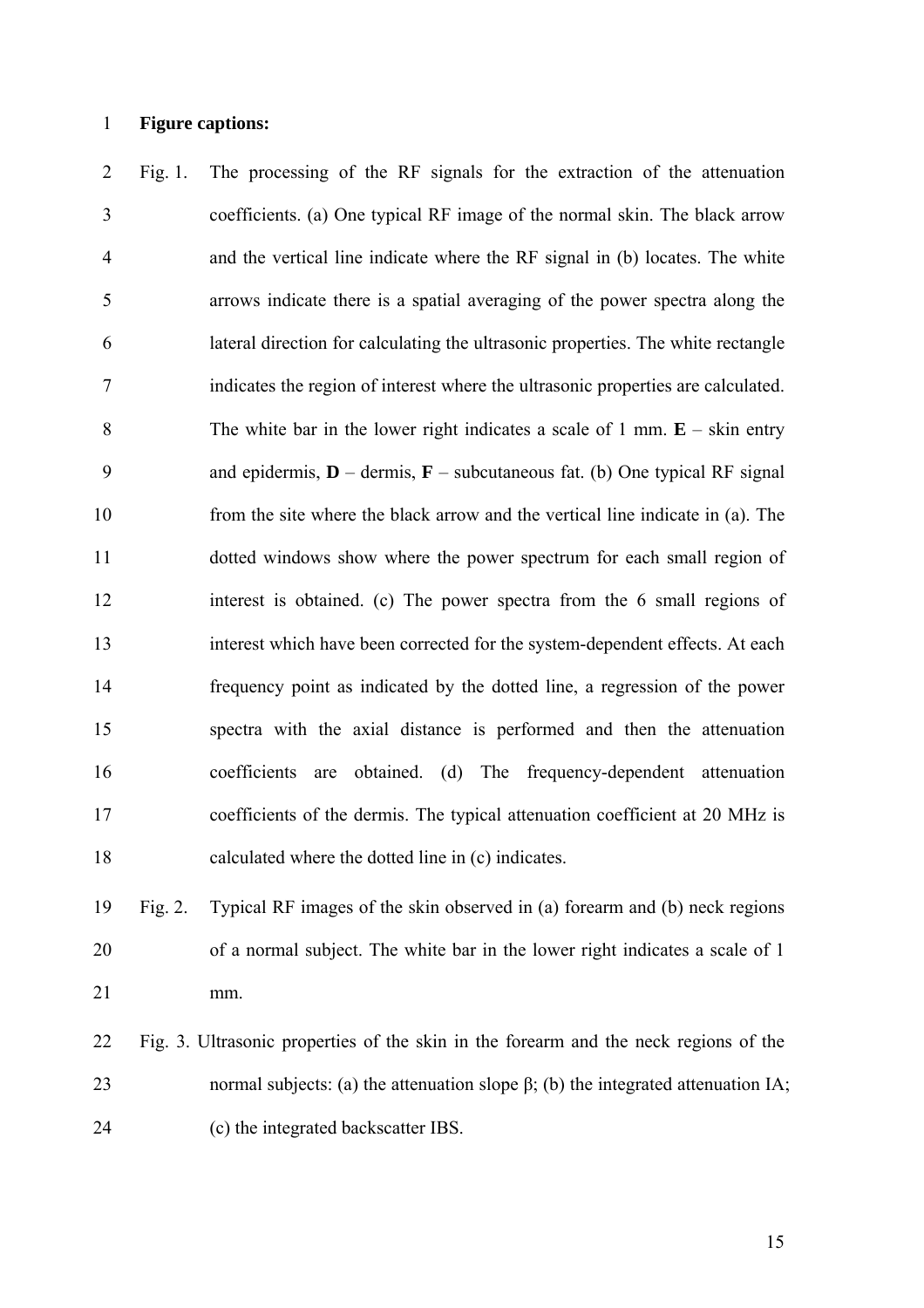



4 Fig. 1.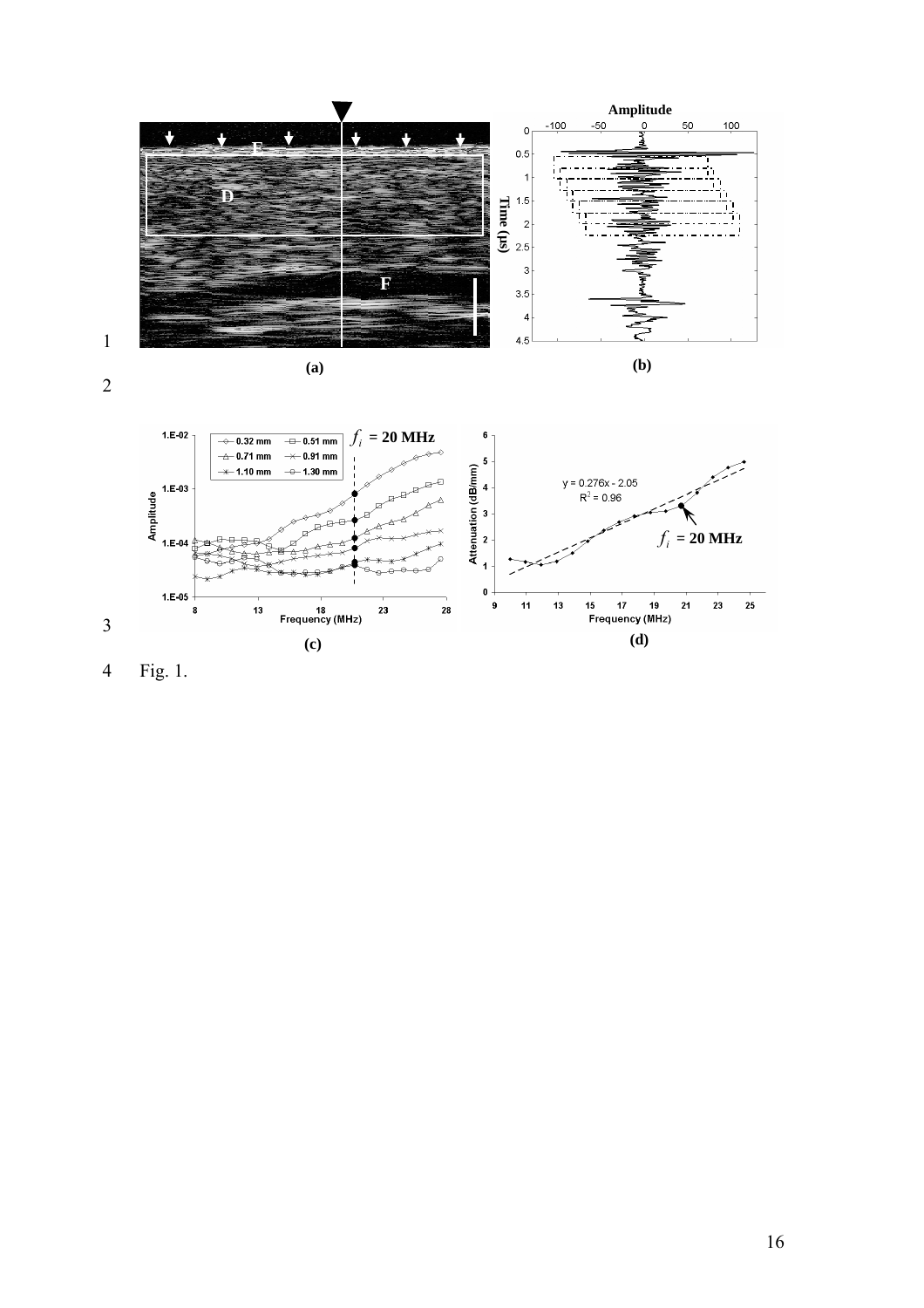

3 Fig. 2.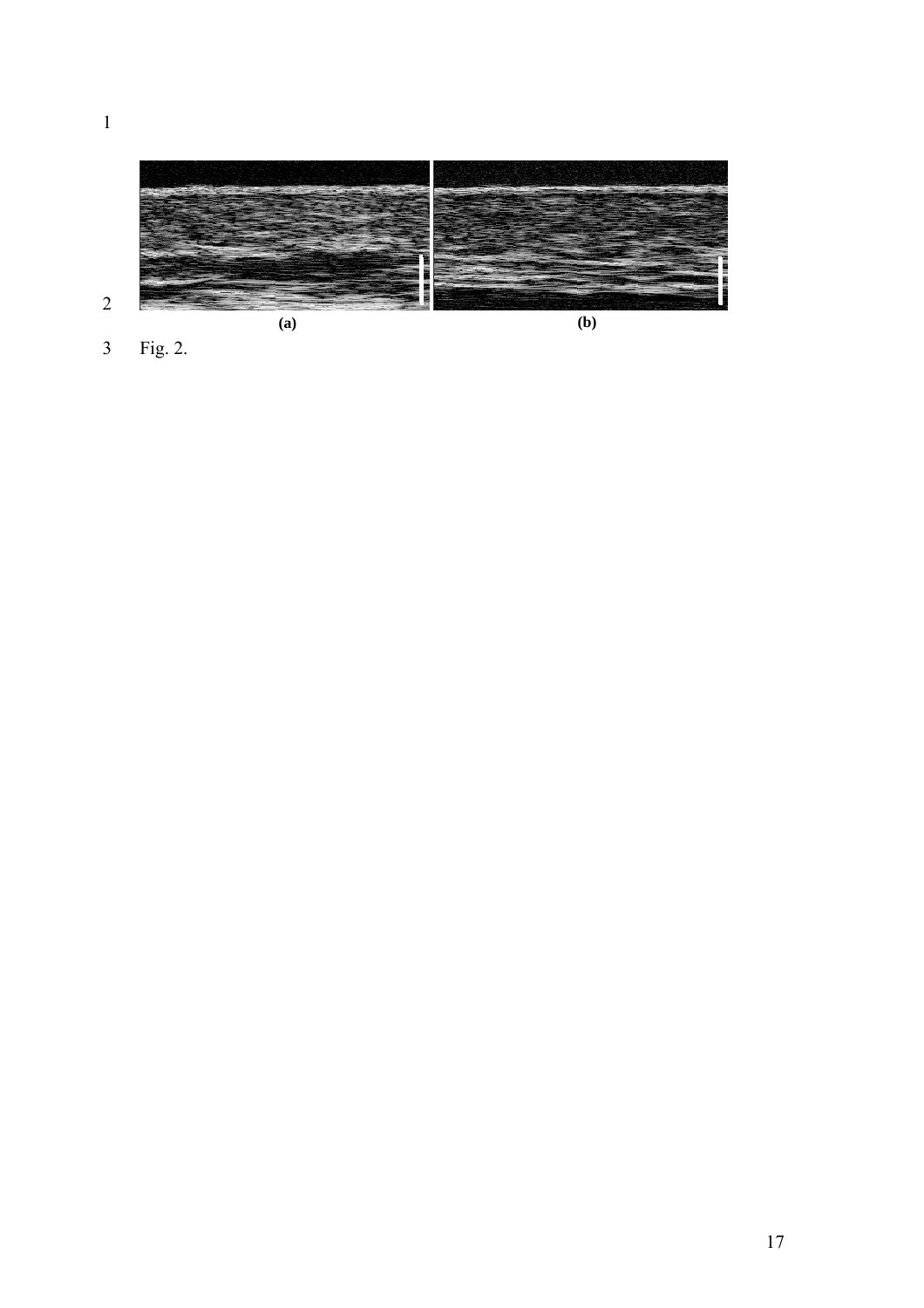











6 Fig. 3. (c)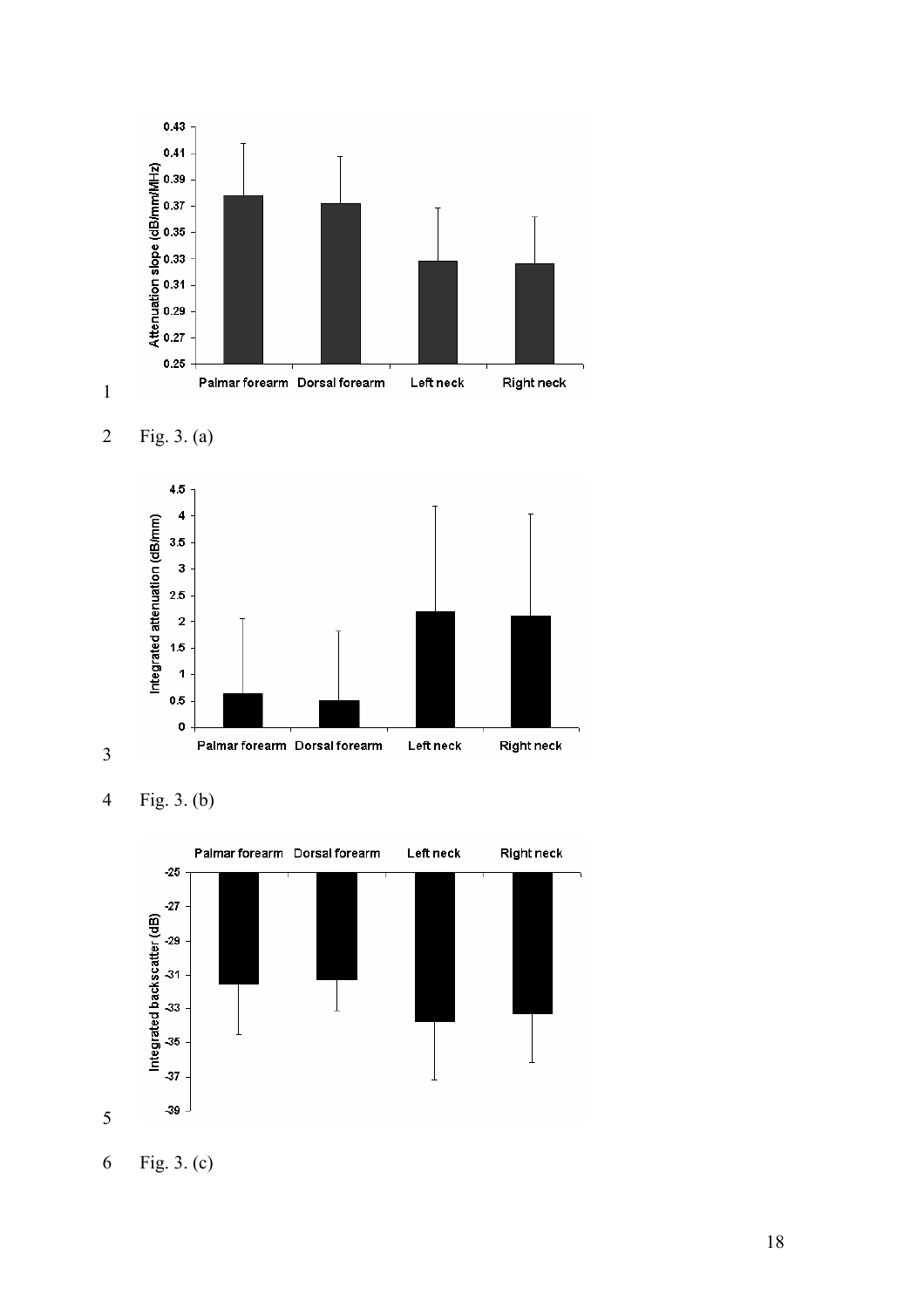# 1 TABLE 1. Intra- and inter-rater reliability of the ultrasonic (US) measurement

|                     |          | Intra-rater measurement | Inter-rater measurement |               |  |
|---------------------|----------|-------------------------|-------------------------|---------------|--|
| US parameters       | ICC(1,3) | 95% CI                  | ICC(3,3)                | 95% CI        |  |
| $\beta$ (dB/mm/MHz) | 0.87     | $0.75 - 0.93$           | 0.83                    | $0.67 - 0.91$ |  |
| $IA$ ( $dB/mm$ )    | 0.86     | $0.73 - 0.92$           | 0.91                    | $0.83 - 0.95$ |  |
| $IBS$ $(dB)$        | 0.88     | $0.77 - 0.93$           | 0.97                    | $0.94 - 0.98$ |  |

2 **CI: confidence interval.**